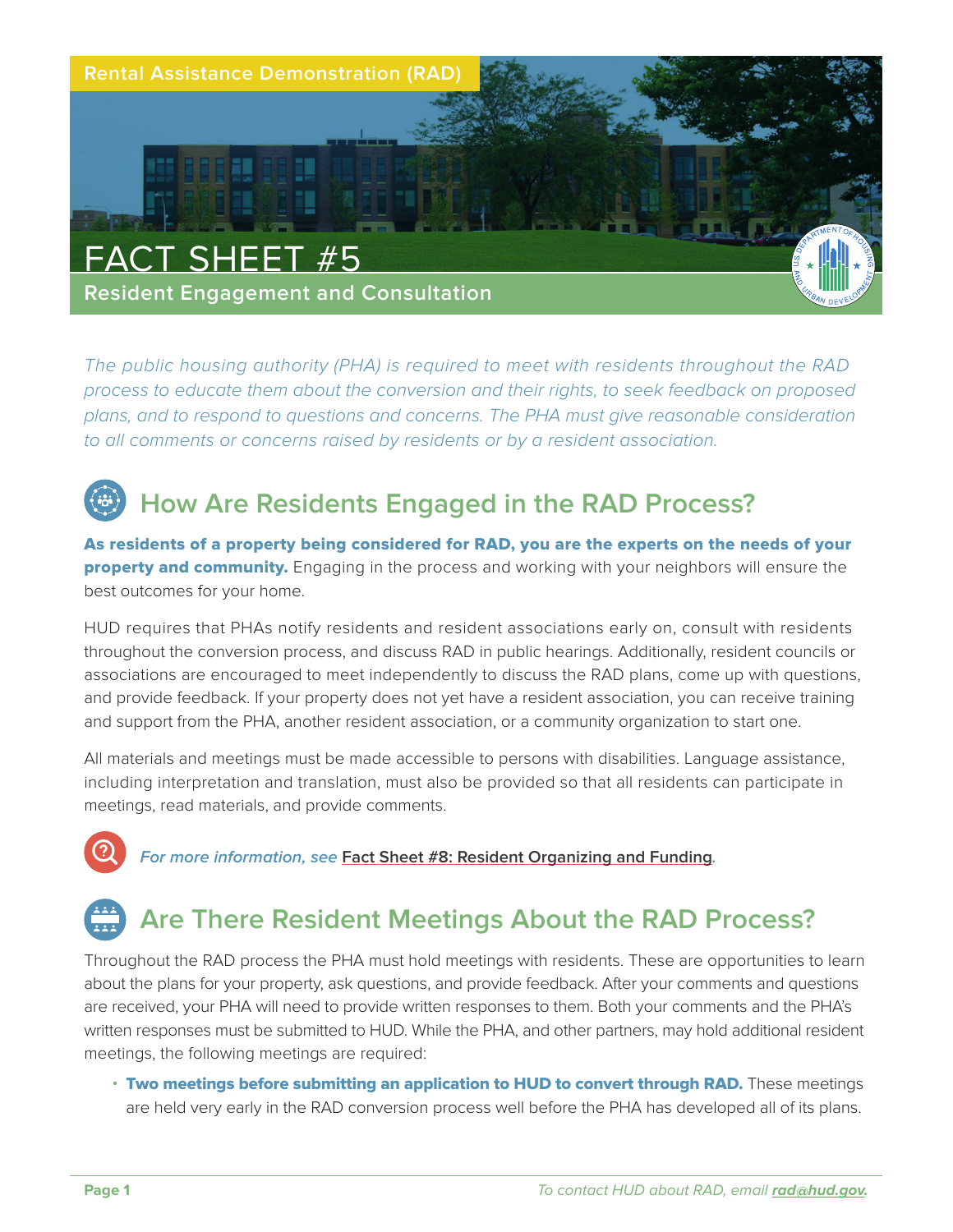### **Fact Sheet #5: Resident Engagement and Consultation**

At these meetings the PHA must explain RAD, the general plans, and receive resident feedback. Meeting topics must include:

- » A description of the resident rights and protections in a RAD conversion, including your right to remain at the property or to return to the property;
- » Whether there are expected to be repairs or construction;
- » Whether there are plans to move the affordable housing subsidy to a new location and what the potential locations are (a "transfer of assistance");
- » Whether the PHA plans to partner with another affordable housing organization; and
- » Whether there may be a change in the number or type of units.
- One meeting with residents after HUD has accepted the PHA into RAD (this approval is called a "Commitment to enter into a Housing Assistance Payment" or CHAP) and before the PHA has a "concept call" with HUD to discuss their plans to fund renovations and ongoing operation of the property.

#### At each meeting, the

PHA must provide updates on topics discussed at earlier meetings and ask for feedback from residents on the proposed improvements to the property. For example, you can make sure the PHA will be able to address broken items in the building and fix issues that have repeatedly come up in your apartment, such as leaks, or add items to the property that could make it a nicer place to live, like meeting space or landscaping.

• One meeting before the PHA submits a financing plan to **HUD** (this follows the concept call). The PHA must provide updates on topics discussed at earlier meetings and discuss the specific plan that will be submitted to HUD.

Additional meetings are required if there are delays or substantial changes to the plans. See HUD's FAQ regarding **[additional written notification](https://radresource.net/question_output.cfm?id=WEB01262021_8527_10510&type=w)** and **[meeting requirements](https://www.radresource.net/question_output.cfm?id=WEB01262021_8527_10540&type=w)**.